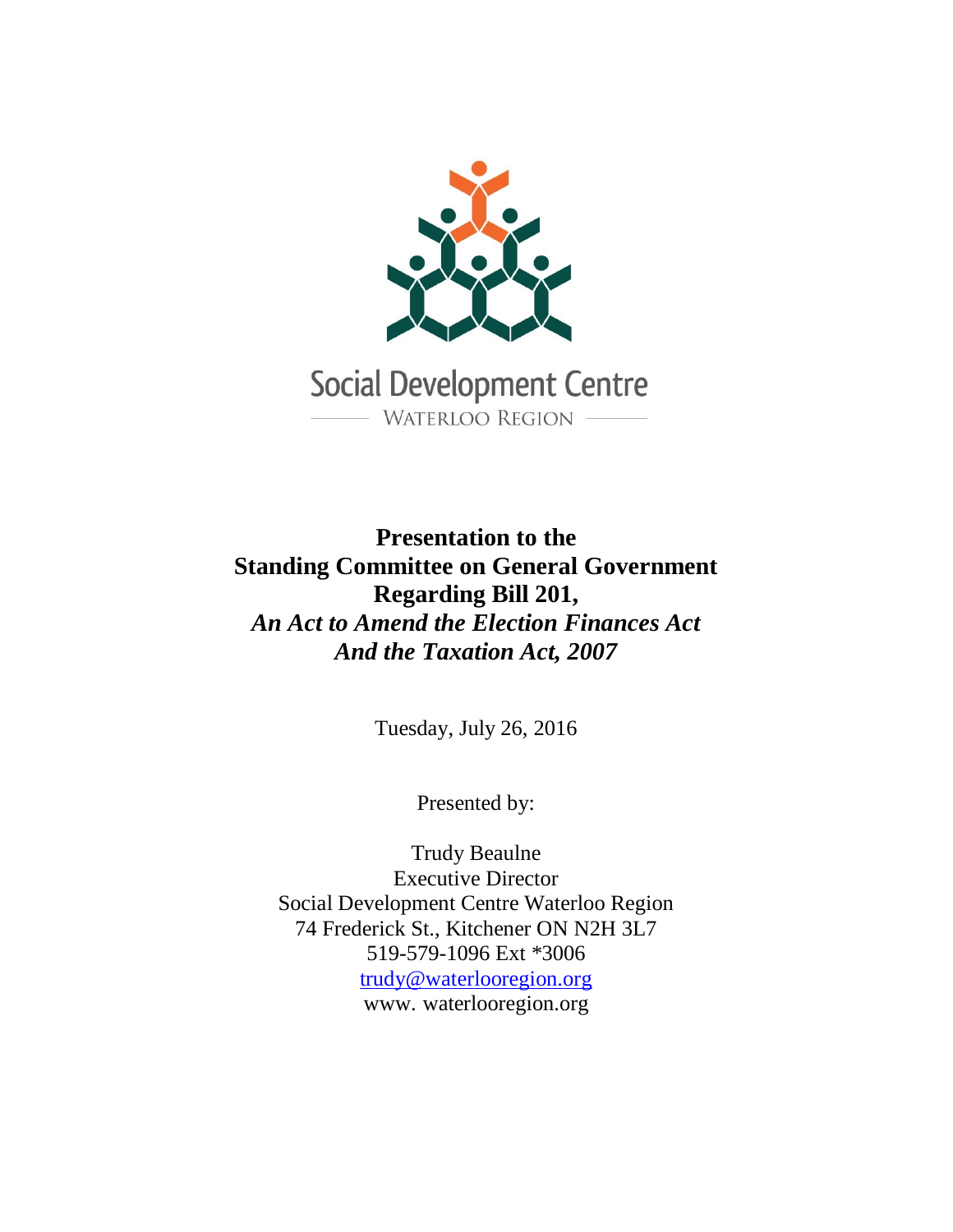The Social Development Centre Waterloo Region is an independent community based organization accountable to our local community. We are one of 20 community based social planning bodies across Ontario that are members of the Social Planning Network of Ontario and one of more than 1,000 social and community organizations in Waterloo Region.

We have provided social planning, community development and community information services in Waterloo Region for five (5) decades. Our focus is people and our mission is to advance community through active participation and objective knowledge.

We make community information resources available to the community and provide help people find the help they need. We support reference and action groups who focus on important issues including disabilities and poverty. We undertake social research and coordinate community events such as forums on social issues, all candidate sessions during elections and workshops on community development or using social data.

Our goals are to:

- 1. Increase understanding of social resources, assets, issues, needs and context of the local community by those who need this knowledge to take action.
- 2. Increase citizen participation in social, economic and political life of the community.
- 3. Build social cohesion through relationships, collaboration and community action.
- 4. Reduce inequitable access to knowledge resources resulting from emerging technologies.
- 5. Develop the social infrastructure of the community people, organizations, services and policies.

The values that guide are work are:

| <b>Social Justice:</b>   | We are committed to equal treatment and fair access for all<br>members of the community.                                                                                                                       |
|--------------------------|----------------------------------------------------------------------------------------------------------------------------------------------------------------------------------------------------------------|
| Participatory Democracy: | We value democracy practiced daily and encourage everyone<br>to participate in decisions or on issues that affect people.                                                                                      |
| Community Knowledge:     | We believe local community based knowledge is a public good<br>and is essential to help all stakeholders understand the<br>community and its people, assets, resources and needs.                              |
| Diversity:               | We recognize, highly value and seek out the multi-dimensional<br>character of community members which includes a rich variety<br>of backgrounds, abilities and experiences.                                    |
|                          | Relationship Building (Social Capital): We are committed to building positive relationships<br>in all areas of community and in our face to face contacts,<br>organizational connections and community action. |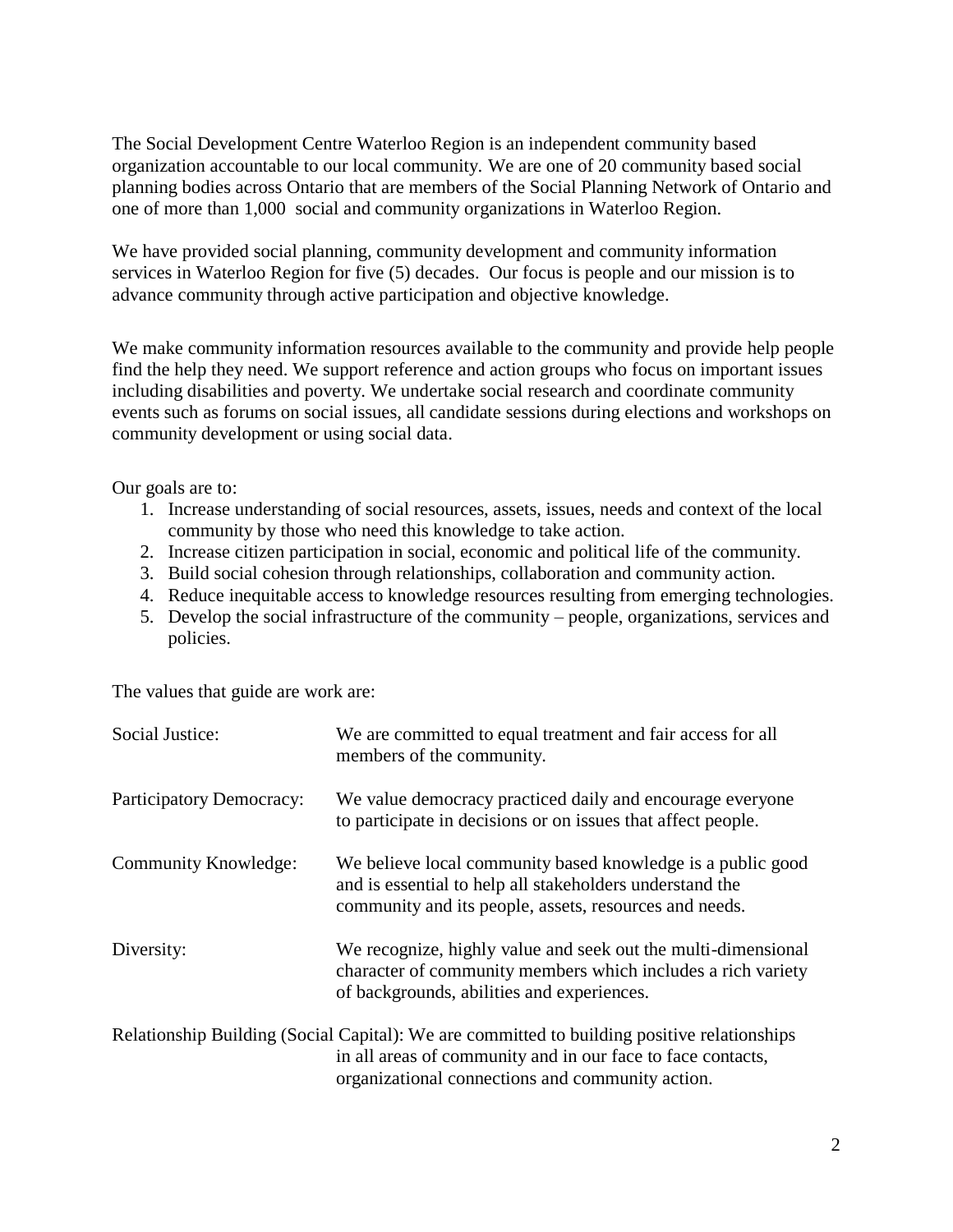Not long ago, we met with over 60 representatives from community groups that work on social development, democratic reform and the environment and together we explored whether we had common goals that drove our community involvement. As it turned out we did and came to fairly easy agreement that our common values are:

- Equity and fairness
- Leaving a legacy for the future
- Compassion
- Being part of a community of voices

I believe you share these values as well. When I think of the purpose behind the Elections Finances Act and proposed revisions, what stands out for me are the principles of fairness, providing an even playing field, democratic process, transparency and openness. These are quite evident. I truly support these principles and want these front and centre in elections and everything related to political life in Ontario, particularly when finances are concerned. I share your desire to get it right and not give an unfair advantage that benefits only some.

The proposed changes to the Elections Finances Act, however, are problematic for a community organization such as ours that devotes time to educating and advocating on various social issues. The list of activities defined as "*political advertising" means advertising in any broadcast, print, electronic or other medium with the purpose of promoting or opposing any registered party or the election of a registered candidate and includes advertising that takes a position on an issue with which a registered party or candidate is associated …*

This definition blurs an important line between political partisan activity and issue focused activity. With this definition, at any point in time in the six months prior to an election call and during the election period, community organizations may not be able to address issues or participate in public dialogue on social issues for fear these might become identified with a party or candidate.

Furthermore, it is not clear what '*political advertising'* includes. The following list seems incomplete given the range of activities that are possible when addressing social issues\;

*(a) the transmission to the public of an editorial, a debate, a speech, an interview, a column, a letter, a commentary or news,*

*(b) the distribution of a book, or the promotion of the sale of a book, for no less than its commercial value,*

 *(c) the transmission of a document directly by a person or a group to their members, employees or shareholders, as the case may be,*

*(d) the transmission by an individual, on a non-commercial basis on the Internet, of his or her personal political views, or*

*(e) the making of telephone calls to electors only to encourage them to vote; ("publicité politique", "annonce politique")*

What of election and policy related activities such as debates, discussions, panel presentations issues or key policy directions? Where do these fit?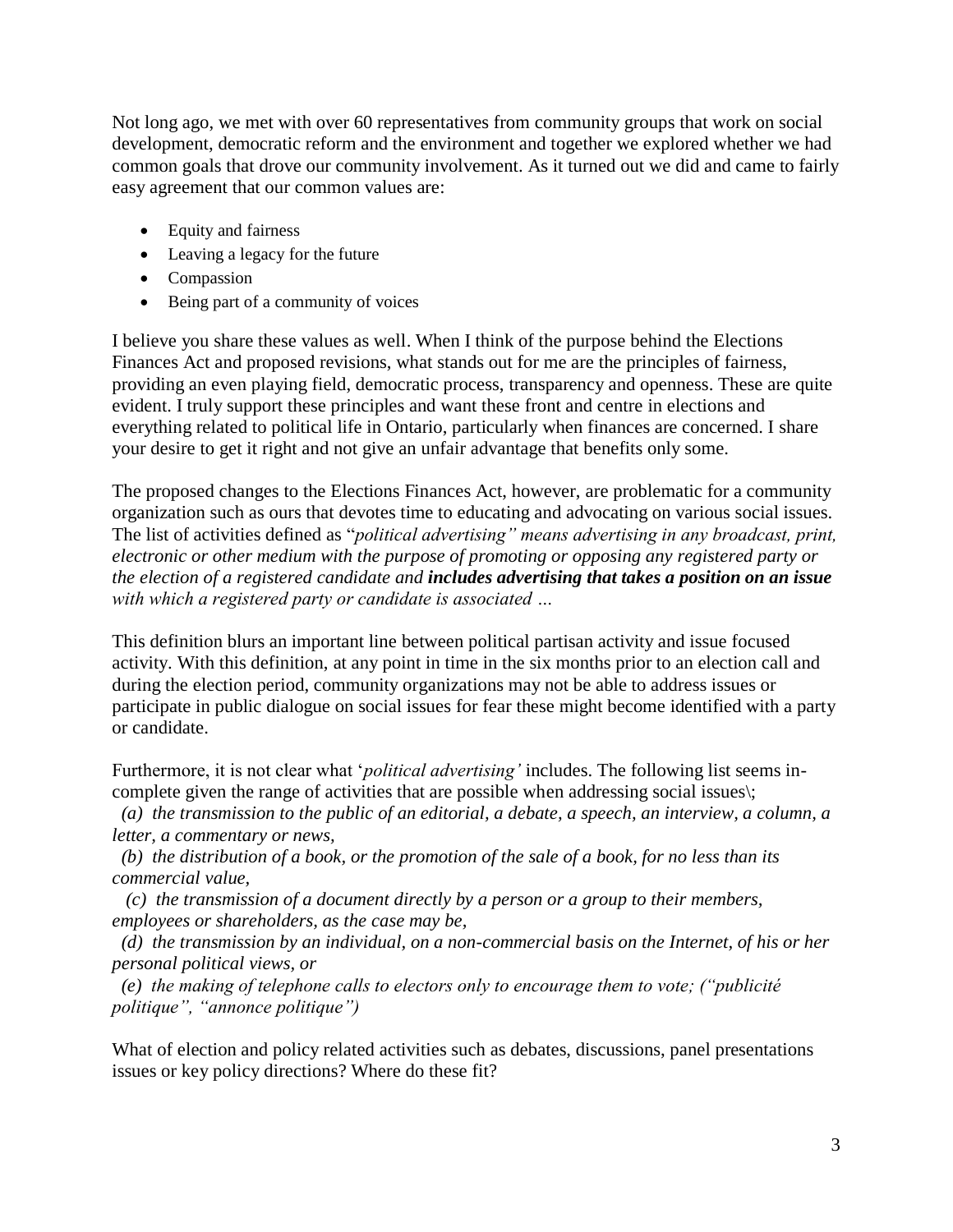At the Social Development Centre we have worked consistently in recent years to provide a clearinghouse of information for voters and candidates across Waterloo Region. We work with partners locally, cross-province and Canada-wide to prepare issue papers to provide background on key issues and how policies relate to the issues.

We organize all candidate-community round table discussions where constituents meet and talk with candidates. Candidates tell us these are refreshing and enlightening – the animosity of the traditional debate is absent at our events. The opportunity to talk to people about issues that matter to them is, for some candidates, the best education they have gotten through their candidacy. These events have achieved a reputation and our success has overcome us – last year during the Federal Election we had sessions with over 250 attendees so we must now consider other ways to enable meaningful dialogue.

We have worked with community members – we support a local poverty free group and a disabilities and human rights group who speak to issues, make policy submissions and act as resources in all candidate sessions. Hear what they have to say:<https://youtu.be/uh0ySNJ6yNg>



With considerable community input we have developed a framework for assessing policies and programs against local criteria for achieving poverty elimination. We have applied this framework to party platforms and have produced platform analyses for all parties with a published platform. In the last Federal Election we took this one step further and hosted a daylong session to which candidates and their teams and the community were invited in to roll up their sleeves and analyze platforms, their own and others, against these well-developed criteria for poverty elimination. This framework is provided at the end of this submission.

At the Social Development Centre we are rigorously non-partisan. We have never been nor are we now a '*third party political advertiser'* and I hope you agree. The proposed changes to the Elections Finances Act include definitions that make me question if we might and when we might. This is not a comfortable place to be when our intention is to ensure both citizens and potential political representatives have the information they need to understand issues and the needs of our local communities.

Greg Essensa, Ontario's Chief Electoral Officer presented to you on June 6, 2016. "*That means that I would need to advise organizations who wish to comply of what the "real" rule is. The "real" rule is not whether the advertising is associated with a party or a candidate; the "real" rule is whether it may become associated with a party or a candidate."*

The ambiguity I sensed is real. I ask that there be a tighter definition to distinguish issue advocacy from political advocacy. Otherwise my organization, and the community work we do, will be seriously compromised and may be blocked altogether.

A secondary issue related to 'political advertising' is that extending the period to six months before an election makes little sense. If the definition of '*third party'* and '*political advertising'* is tightened up as I have requested, I suggest the definitions apply at any time – something is '*political advertising'* or it is not – at any time. Someone is a '*third party'* or they are not – when they are engaged in making contributions or '*political advertising*'.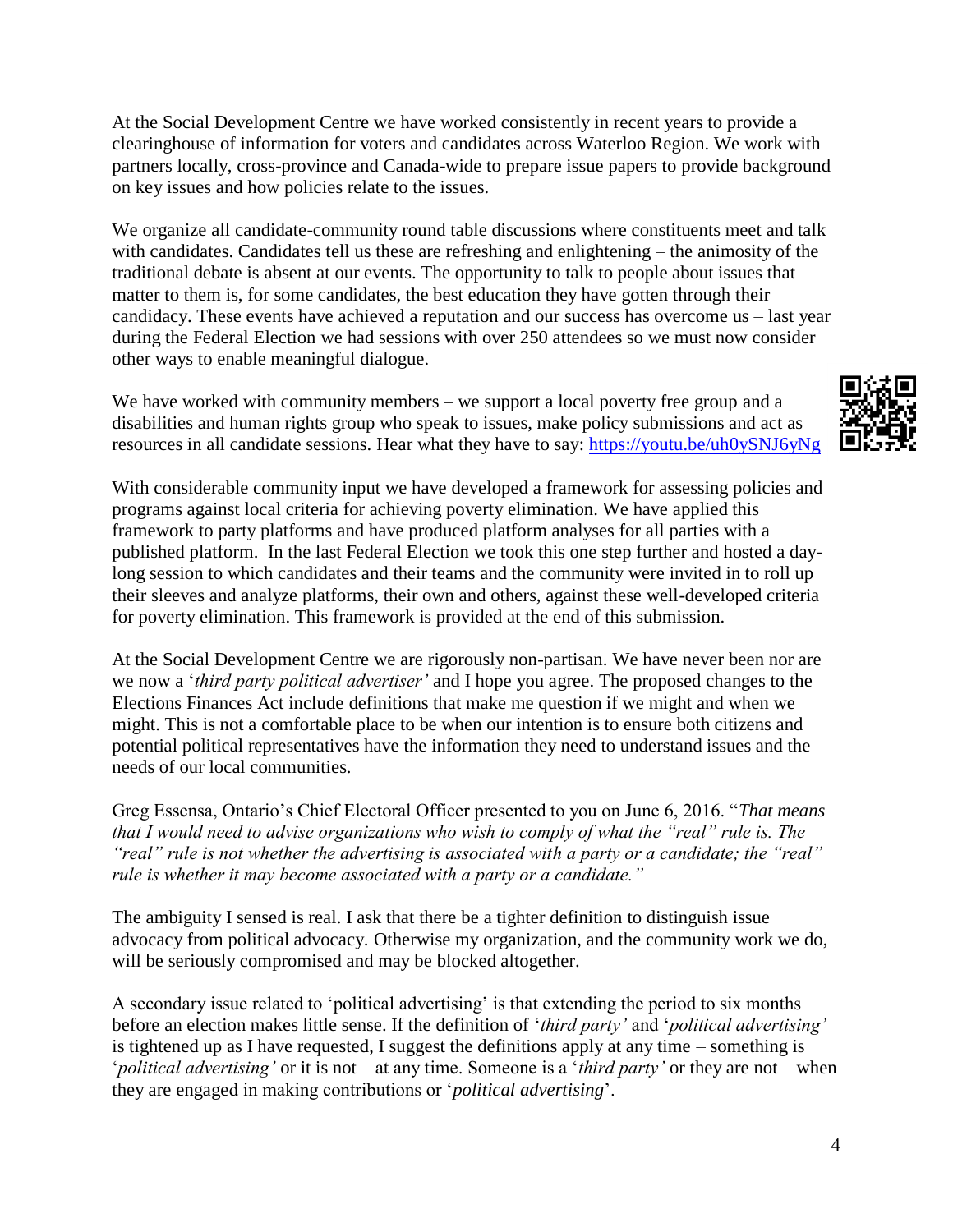Although my primary purpose for this deputation is the 'third party political advertising', I want to speak also to the fundamental reason behind the proposed revisions to the Act which, as I understand, is to provide a more even playing field during elections.

In consideration of the experience we have had in helping to keep elections, party platforms, policies and budgets more understandable to citizens, particularly those who are most vulnerable in our community I question if it is possible to have an even playing field – ever and certainly not now.

There is so little understood about the necessary skills and capacity that are required to comprehend systems, issues, protocols and processes let alone actually step forward and work to influence those directly or indirectly through our political channels.

It is a lot of work to stay on top of candidate information during an election and identify and frame issues based on a larger understanding of community needs and not just on short term, personal benefit. These are huge undertakings which are not understood as needing skill let alone time. For many citizens, there seems to be an all-or-none to political involvement – you are a candidate or you have a vote. For many of us, there is not much in between.

This is ultimately where leveling the playing field should happen– by cultivating active meaningful citizen involvement and by taking the mystique and secrecy out of the process at every step along the way, particularly in government budget deliberations. Unless we do this, there will always be an advantage toward those who can invest the time, have the skills, make the contributions to be recognized and/or to lobby over time to get their interests heard.

Our main hope lies in having sufficient checks and balances to ensure transparency and openness at least in relation to financial contributions. Banning donations from corporations or unions will not likely result in a fairer playing field. Rather, the result may be even less openness and transparency which is opposite to what is needed.

Thus I offer a simple approach to defining '*third party'* contributions and '*political advertising'* so that '*third parties'* are defined in a more transparent way and expected to be more open in their political activities:

- Define 'third party' is an individual or organization that contributes directly or indirectly to a political party, political campaign, candidate or potential candidate.
- Define direct contributions as financial donations or donations in-kind of substantial value or that would otherwise be an expense during a campaign or for a party.
- Each person or organization giving or receiving these donations must document these as per the levels defined in the Act and these need to be reported on to the respective electoral body that as per the Act. This information must be available publicly so it is clear who has contributed, how much and to whom.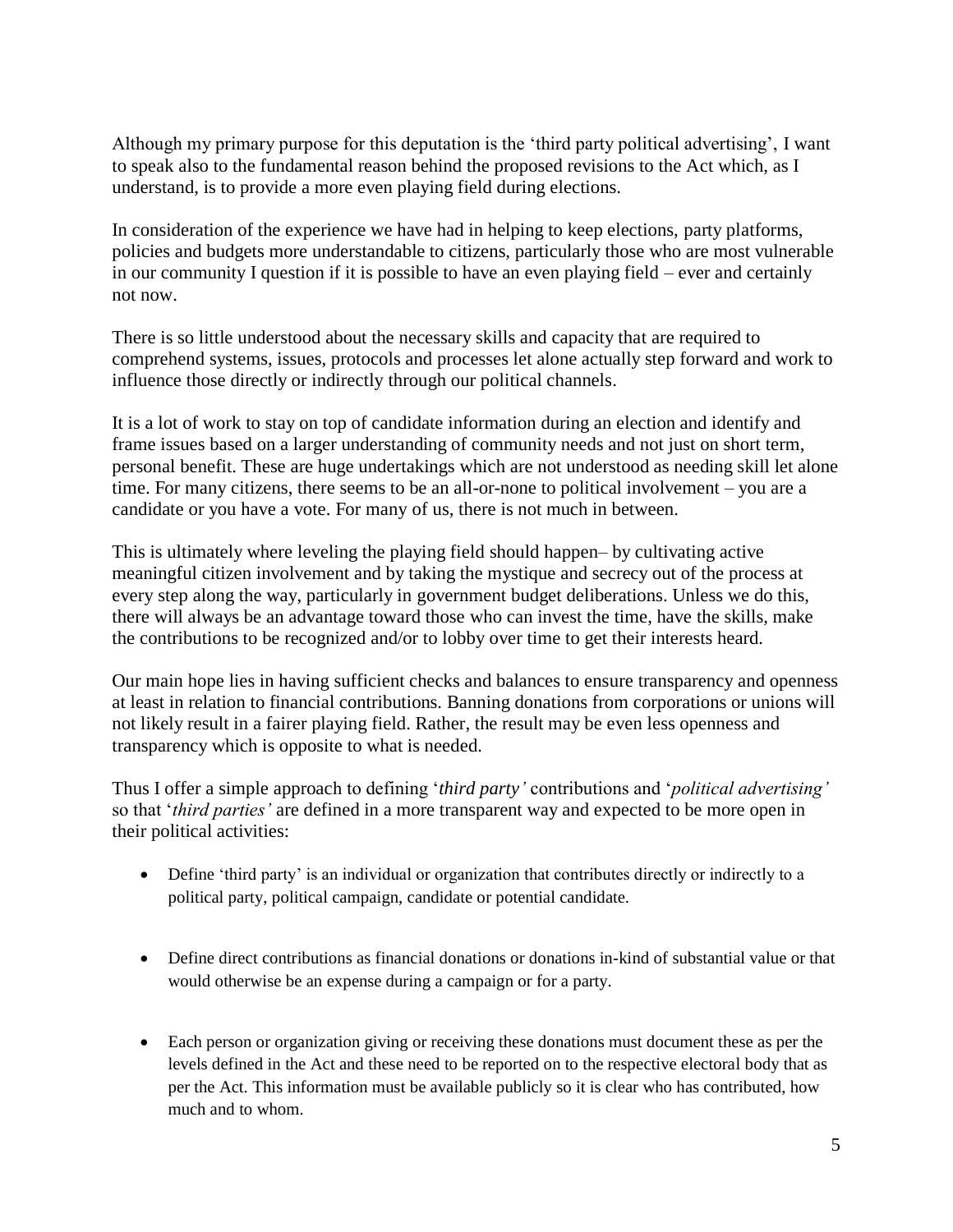- '*Political advertising'* is any communication, advertising or message in any media or format at any time during, before, after or in between election periods in which a political party, candidate, potential candidate or elected official is the subject, mentioned directly or alluded to, the latter outside of their official elected role. This would include supportive and negative advertising. Any such advertising will include a statement of which party, candidate, official they are supporting and permission from that body, candidate or elected official to advertise on their behalf.
- Define '*political advocacy'* separately from '*issue advocacy'* insofar as the latter *is 'political advocacy'* if it meets the above definition –i.e. is about a party or elected official or candidate or campaign.
- Anyone or any organization that devotes time and funds to '*political advertising'* over a limit defined in the Act must be endorsed by a party, campaign or candidate or registered as a lobby group and they must include this information in any communication, messages or presentations they make about to our a political party, official, candidate, campaign or issues.

I appreciate this opportunity to speak to the Committee today. I recognize the challenge before you in revising such an important piece of legislation that is likely well below the radar for many.

With respect,

Trudy Beaulne